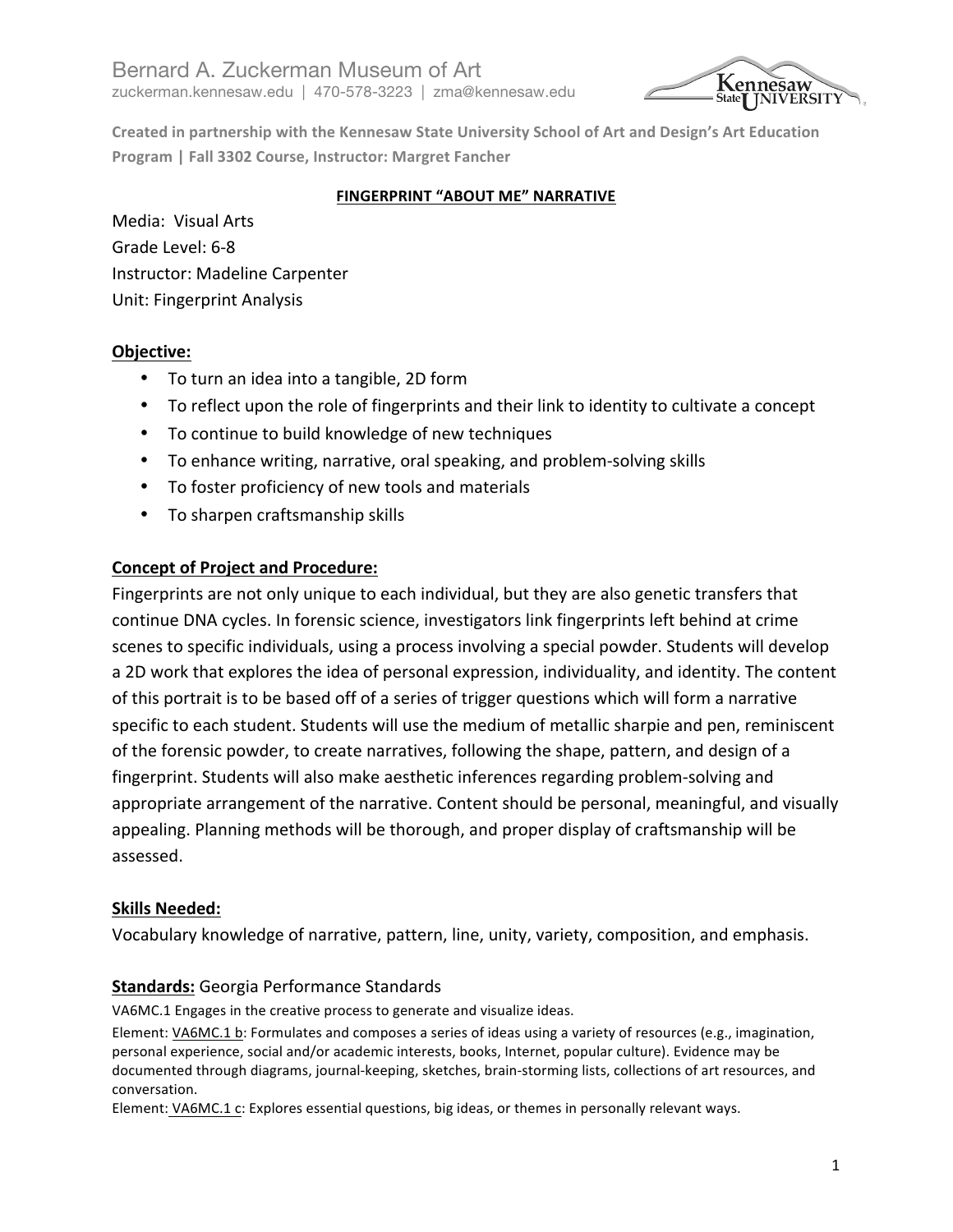

VA6PR.1 Understands and applies media, techniques, and processes.

Element: VA6PR.1 a: Produces original two-dimensional artworks using a variety of media (e.g., pencils, markers, pastels, water-based paint, printmaking materials, collage material, photographic materials, and electronic media). VA7MC.1 Identifies and works to solve problems through creative thinking, planning, and/or experimenting with art methods and materials.

Element: VA7MC.1 c: Explores essential questions, formulates unique ideas and concepts using creative thinking and problem-solving skills (e.g., using visual organizers, diagrams, visual journals, brain-storming lists, art resources, and in discussions).

VA7PR.1 Understands and applies media, techniques, and processes with care and craftsmanship. Element: VA7PR.1 a: Works directly with materials in a variety of ways (e.g., intuitive, spontaneous, and free, thoughtfully from sketchbook ideas or carefully considered plans).

VA8C.1 Applies information from other disciplines to enhance the understanding and production of artworks. Element: VA8C.1 a: Makes connections to other subjects that help expand art knowledge and /or skills. VA8AR.1 Critiques personal artworks as well as artwork of others using visual and verbal approaches. Element: VA8AR.1 e: Provides respectful and constructive criticism to peers in class critiques.

#### **Common Core Correlation:**

Students will read through and base work off of trigger questions, to form a written narrative. Students will participate in a class critique of each student's work. Students will articulate techniques and production processes, as well as content and message specific to their particular artwork.

#### **Requirements:**

- 1. Format: Fingerprint "About Me" Narrative will achieve unified representation through pattern and line based off of fingerprint. The final artwork will be 12" x 18".
- 2. Materials & Tools: 12" x 18" black paper, HB, 2B pencils, gold and silver metallic Sharpie markers, paint pens, sketchbook.
- 3. Artwork: Narrative and concept are created by the student. Effort should reflect originality.

#### **Documentation:**

Student must have thumbnail sketches and "rough draft" of trigger questions submitted to instructor and checked off before progressing further in the project.

#### **Accommodations:**

Follow IEP program. Instructor will help in narrative process. All students will have opportunity for aid and assistance in all things from preliminary sketching to placement and production of the final fingerprint design.

#### **Clean Up:**

Reserved for last ten minutes of each class period. All artwork placed on drying racks or in assigned spot. Trash picked up, materials returned, all tools put in place, and tables cleaned.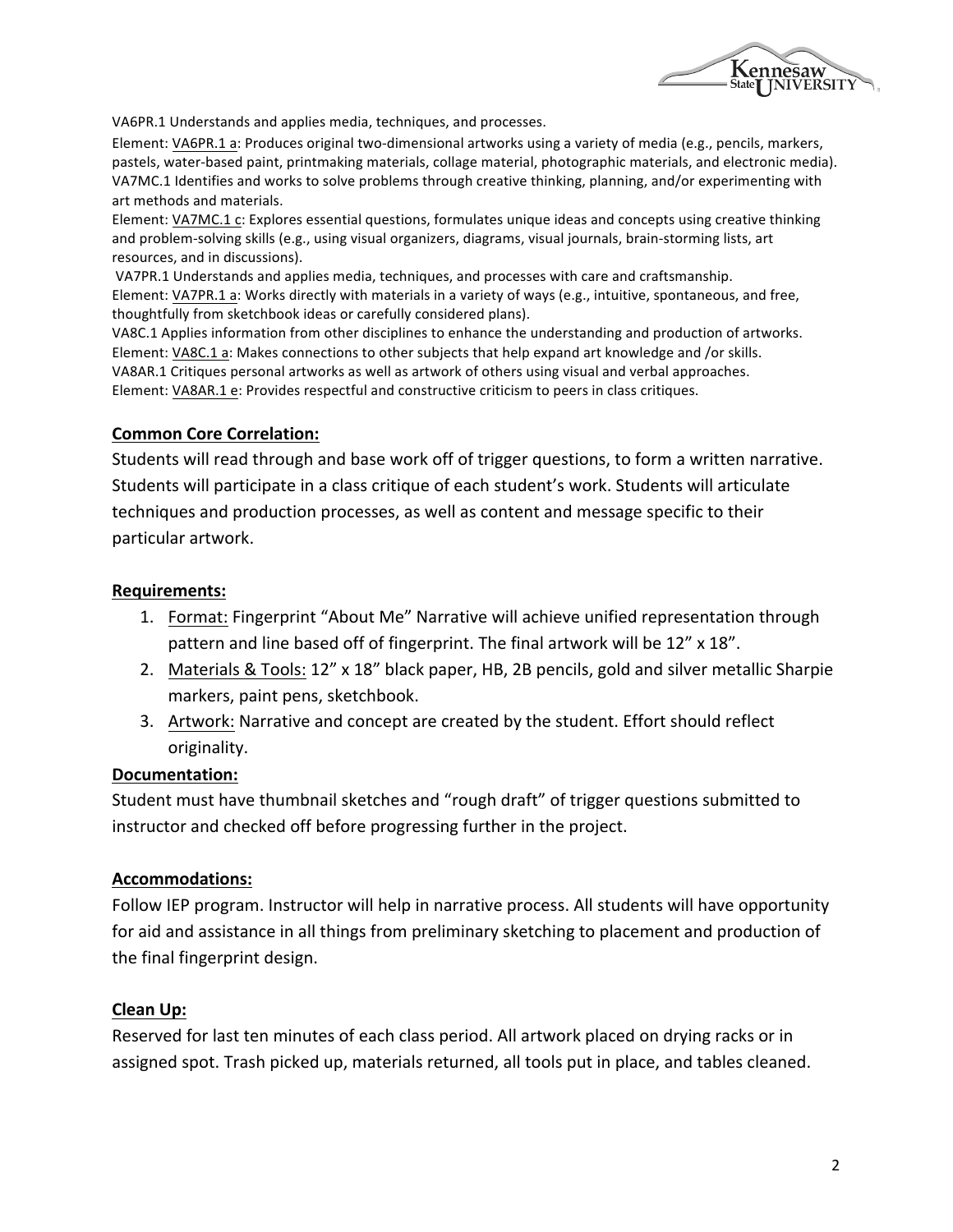

### **Essential Question:**

How will you develop your own story that is unique to you, through understanding and applying the design of your selected fingerprint?

### Guiding Questions:

How does your unique fingerprint correlate with your own unique identity and personality? How will you experiment with line to form a visually interesting fingerprint composition? Will you be able to create a cohesive and engaging personal narrative while also following the design of your fingerprint?

How will you utilize the design of your fingerprint in order to compose and develop your work? In what ways will unity and variety be achieved through your composition?

### **Procedure and Project Timeline**

**Day 1:** Instructor outlines expectations for final product, reference materials, and tools and materials needed for completion of project. Students will be made aware of parameters of project and will learn from instructor the range of different fingerprints. Instructor will model fingerprint design expectations, techniques, and skills for 2D projection. Fingerprint stamps of each student are taken for reference. Rough draft brainstorming plans based off trigger questions begin in sketchbook. Preliminary thumbnails are drawn. \*Homework: Continue with thumbnails and brainstorming trigger questions. 

**Day 2:** After approval by instructor, students will begin preliminary outline of fingerprint design in pencil. Drawing paper is to be cut out in measurements of  $12''$  x  $18''$ . Formulations of narratives continue, and students use their own fingerprint as a design guideline for the layout of their work. Instructor will answer questions, provide assistance, and discuss plans with each individual student.

**Day 3:** Drawing continues and culminates by the end of class period. Instructor approves each drawing on measured paper, circulates classroom, and checks progress of content and ideas. Student should identify the best procedures for production and establishment of unity, pattern, and narrative within composition. Students will proceed with sharpie and pens.

**Day 4:** Construction continues on fingerprint design narrative. Progression of layout and placement is assessed. Continued use of repetition is applied.

**Day 5:** Students will continue with progression of fingerprint "About Me" narrative while staying mindful of the elements of design, as well as unity and variety of image.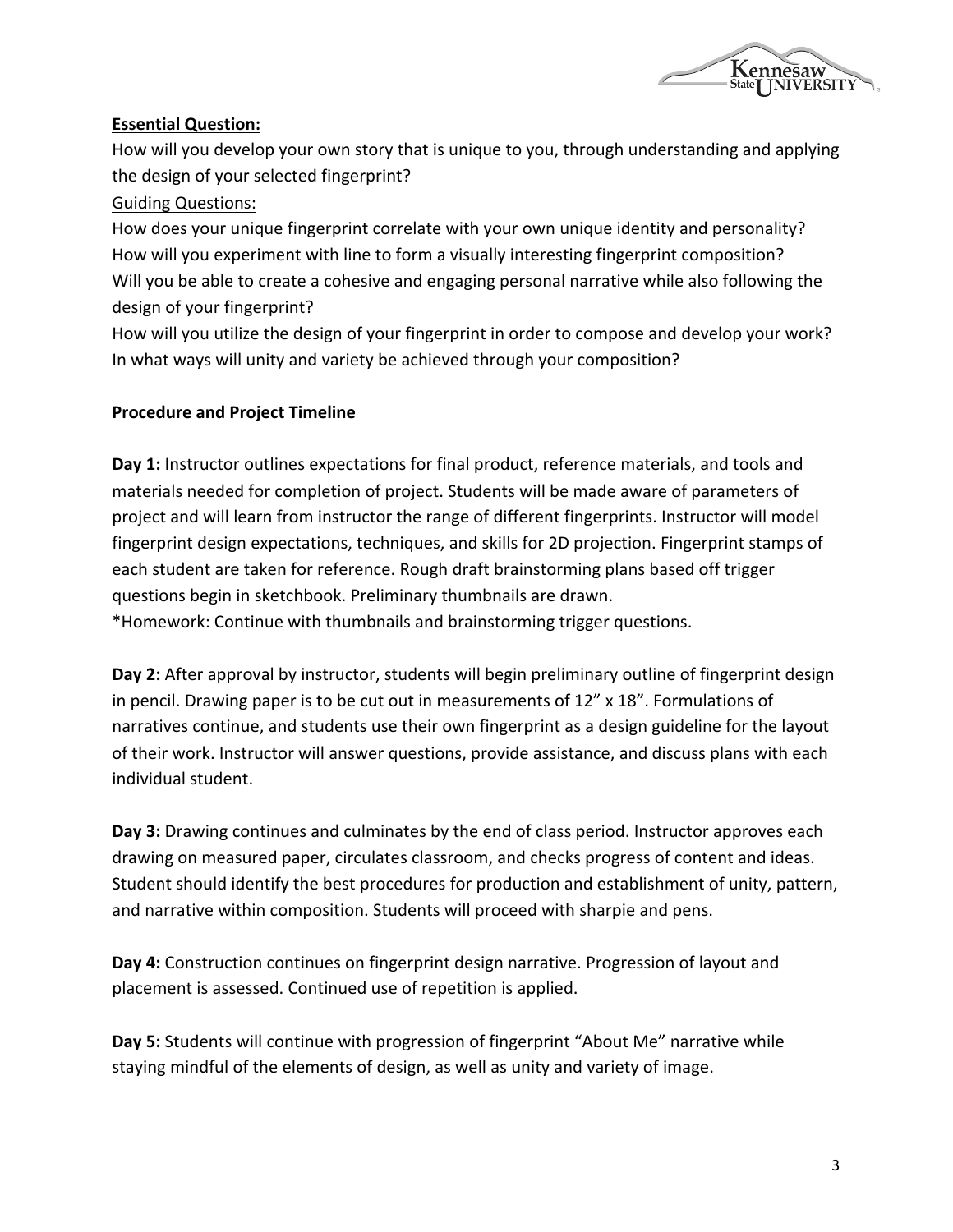

Day 6: Continuation and wrap-up of fingerprint "About Me" concludes in this class period. \*Homework: Finish up work for class critique!

Day 7: Students will participate in class critique and discussion of final projects evaluating and assessing content, design production and reproduction, technique, craftsmanship, aesthetics, and adherence to guidelines.

### **Reflection**

Select fingerprint narratives for display and return to students after critique and grading. What adjustments will I make if teaching this lesson in the future classes? Identify and evaluate time management of project, successful completion, student adherence to guidelines, and quality of instruction and content.

#### **Evaluation/Assessment:**

Students' work will be assessed in classroom-wide peer critique: a discussion of their final fingerprint narrative as it pertains to content. An instructor assessment of composition is returned to students after completion.

- Explanations of types of fingerprints and fingerprint roles and designs
- Class-wide critique
- Self Evaluation Trigger Questions
- Instructor assessment rubric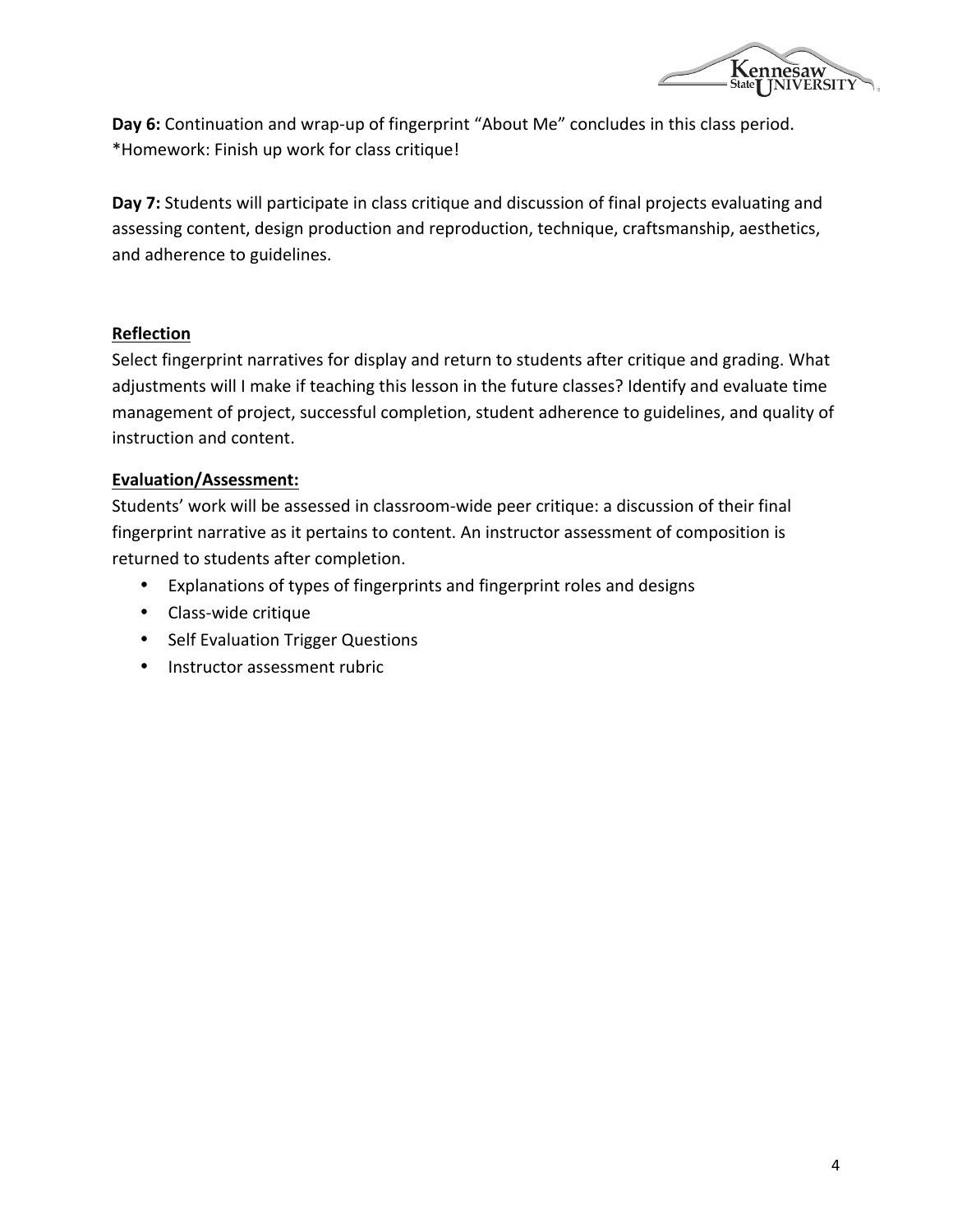

Grade Sheet

Media: Visual Arts Grade Level: 6-8 Instructor: Madeline Carpenter Name: \_\_\_\_\_\_\_\_\_\_\_\_\_\_\_\_\_\_\_\_\_\_\_\_\_\_\_\_\_\_\_\_\_\_\_\_\_\_\_\_\_\_\_\_\_\_\_\_\_\_\_\_\_\_\_\_\_\_\_\_\_\_

Project: \_\_\_ *Fingerprint "About Me" Narrative* 

| Unity/Variety: of techniques, patterns, and design                                                                                                                |                    | 5                  |
|-------------------------------------------------------------------------------------------------------------------------------------------------------------------|--------------------|--------------------|
| <b>Concept:</b> Clear narrative is made based on reflection of self<br>identity                                                                                   |                    | 6                  |
| Media: Choices are well thought out and constructed, and<br>exhibit texture, pattern, and skill                                                                   |                    | 5                  |
| Creativity: Flourishes; unity achieved through cohesive whole;<br>Experimentation with materials and methods reflects<br>innovation                               |                    | 10                 |
| Craftsmanship: Neatness in problem-solving and arrangement,<br>mindfulness taken in final presentation                                                            |                    | 10                 |
| <b>Aesthetics: Produced work connects with central content of</b><br>fingerprint; Visual interest created through design                                          |                    | 8                  |
| Preparation and Time Management: Prepared to work in<br>class, makes headway in a timely manner, progresses as<br>required; Critique and evaluation participation |                    | 6                  |
| <b>TOTAL GRADE:</b>                                                                                                                                               | Points<br>Received | Points<br>Possible |
|                                                                                                                                                                   |                    | 20                 |
| <b>COMMENTS:</b>                                                                                                                                                  |                    |                    |
| Name                                                                                                                                                              | Class              |                    |